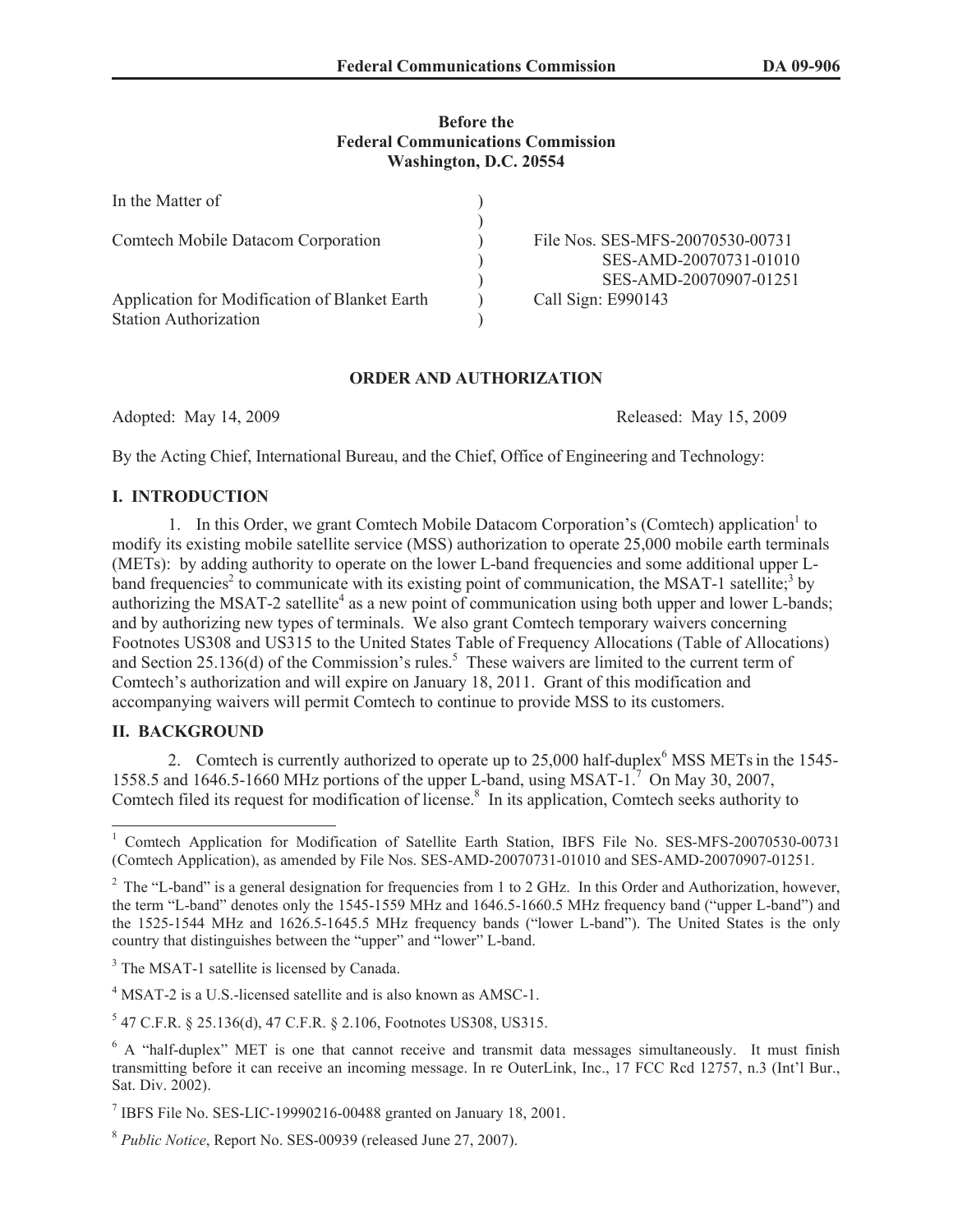operate within the 1530-1544 MHz and 1631.5-1645.5 MHz portions of the lower L-Band and to add the 1558.5-1559 and 1660-1660.5 MHz portions of the upper L-Band. Comtech filed amendments to this application on July 31, 2007<sup>9</sup> and on September 7, 2007.<sup>10</sup> The modification and associated amendments were placed on Public Notice on June 27, 2007, August 8, 2007, and September 12, 2007. No comments were filed to either the modification or amendments. Comtech filed supplemental information in a letter dated October 3, 2008.<sup>11</sup> Comtech is presently operating pursuant to special temporary authority under the parameters requested in this modification application, as amended.<sup>1</sup>

#### **III. DISCUSSION**

3. We conclude that, subject to conditions, grant of the modification and accompanying waiver requests sought by Comtech will serve the public interest. Grant of Comtech's request will permit it to continue to provide valuable services, including real-time messaging and location and logistics tracking capabilities.

4. Comtech seeks a waiver of the Commission rules concerning minimum capabilities of L-Band MSS, specifically capabilities that provide for priority access and real-time preemption consistent with Footnotes US308 and US315 to the Table of Allocations<sup>13</sup> and Section 25.136(d) of the Commission's rules.<sup>14</sup> Section 1.3 of the Commission's rules authorizes the Commission to waive its rules for "good cause shown."<sup>15</sup> Waiver is appropriate only if special circumstances warrant a deviation from the general rule and such deviation would better serve the public interest than would strict adherence to the general rule.<sup>16</sup> Generally, the Commission may grant a waiver of its rules in a particular case only if the relief requested would not undermine the policy objective of the rule in question and would

<sup>9</sup> *Public Notice*, Report No. SES-00952 (released August 8, 2007).

<sup>&</sup>lt;sup>10</sup> Satellite Communications Services, Satellite Radio Applications Accepted for Filing, *Public Notice*, Report No. SES-00962 (released September 12, 2007).

<sup>&</sup>lt;sup>11</sup> See also Letter from Joan M. Griffin, Attorney, Comtech Mobile Datacom Corporation, to Marlene H. Dortch, dated October 3, 2008 (Comtech October 3, 2008 Letter).

<sup>&</sup>lt;sup>12</sup> Comtech Mobile Datacom Corp., STA Renewal/Extension Request, SES-STA-20081216-01618, Grant Stamp with conditions (February 4, 2009).

<sup>13</sup> 47 C.F.R. § 25.136(d), 47 C.F.R. § 2.106, Footnotes US 308, US315. Footnote US308 to Section 2.106 states: "In the frequency bands 1549.5–1558.5 MHz and 1651–1660 MHz, the Aeronautical-Mobile-Satellite [R] Service (AMS[R]S) requirements that cannot be accommodated in the 1545–1549.5 MHz, 1558.5–1559 MHz, 1646.5–1651 MHz and 1660–1660.5 MHz bands shall have priority access with real-time preemptive capability for communications in the mobile satellite service. Systems not interoperable with the aeronautical mobile-satellite [R] service shall operate on a secondary basis. Account shall be taken of the priority of safety-related communications in the mobile-satellite service." Footnote US315 to Section 2.106 states; "In the frequency bands 1530-1544 MHz and 1626.5-1645.5 MHz maritime mobile satellite distress and safety communications, *e.g.,* GMDSS, shall have priority access with real-time preemptive capability in the mobile-satellite service. Communications of mobile satellite system stations not participating in the GMDSS shall operate on a secondary basis to distress and safety communications of stations operating in the GMDSS. Account shall be taken of the priority of safety-related communications in the mobile satellite service." Footnotes US308 and US 315 thus involve similar substantive provisions, focusing, for US308, upon upper L-Band and aeronautical safety communications, and, for US315, upon lower L-Band and maritime safety communications.

<sup>&</sup>lt;sup>14</sup> 47 C.F.R. § 25.136(d). Section 25.136(d) of the Commission's rules lists a set of eight capabilities that mobile earth stations operating in portions of the lower L-band (1530-1544 MHz and 1626.5-1645.5 MHz frequency bands) must have so as to satisfy priority and real time preemption requirements.

<sup>15</sup> *See* Section 1.3 of the Commission's rules, 47 C.F.R. §1.3. *See also* WAIT Radio v. FCC, 418 F.2d 1153 (D.C. Cir. 1969) (*WAIT Radio*); Northeast Cellular Tel. Co. v. FCC, 897 F.2d 1166 (D.C. Cir. 1990) (*Northeast Cellular*).

<sup>16</sup> *See Northeast Cellular*, 897 F.2d at 1166.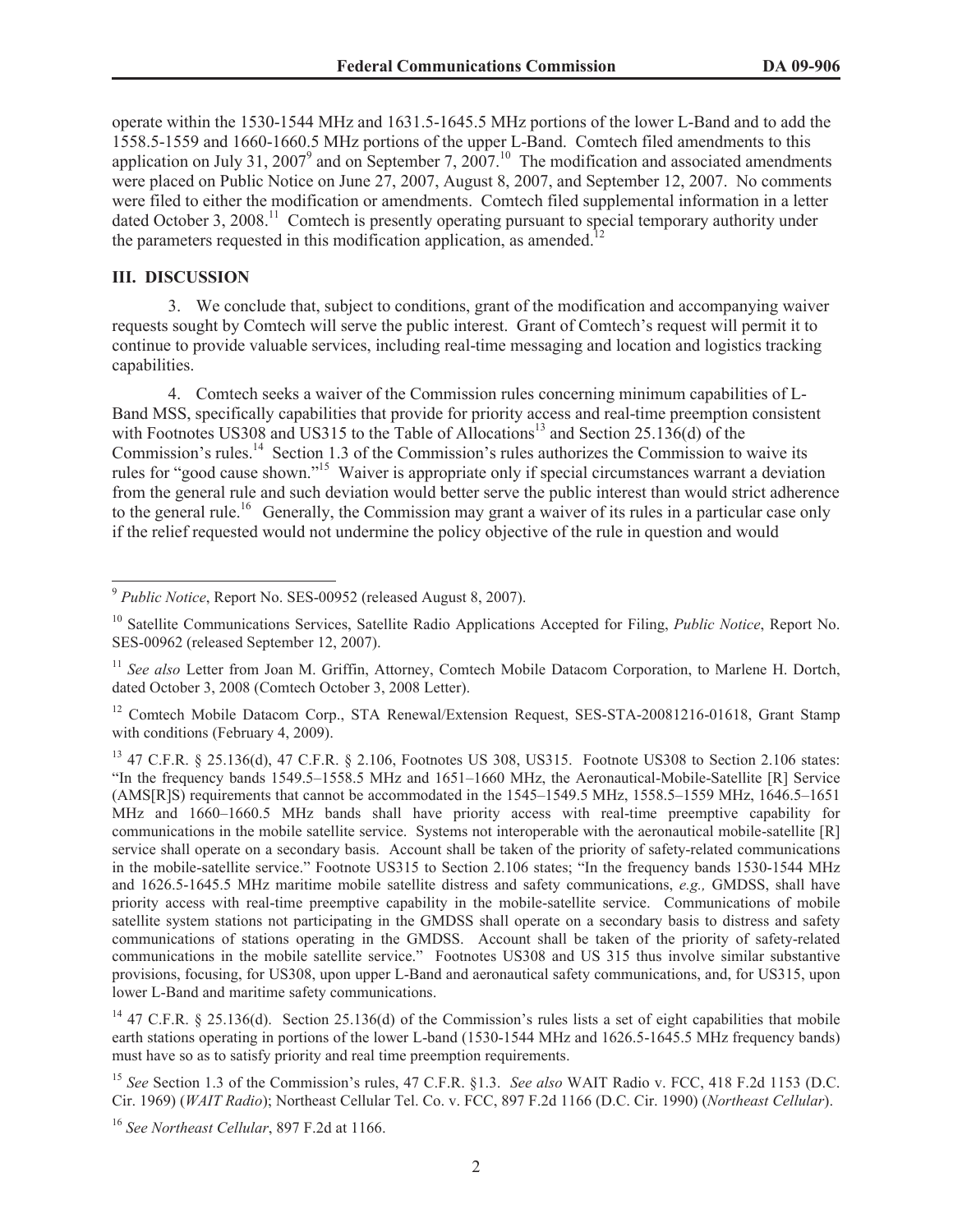otherwise serve the public interest.<sup>17</sup>

5. The Commission has determined that full compliance with Footnote US315 is not possible for half-duplex METs, because a transmission from such METs cannot be interrupted once it has started.<sup>18</sup> The National Telecommunications and Information Administration (NTIA) has indicated to the Commission that if a MET is capable of, among other things, ceasing transmissions within one second, the terminals would meet the Footnote US315 requirements.<sup>19</sup> NTIA, however, has not objected to operation of METs that take longer than 1 second to shut off if the METs operate on dedicated channels, provided that the authorization is for a limited term of two years.<sup>20</sup> Because half-duplex transmissions are most often of very short duration, operations of half-duplex terminals have often been considered consistent with the spirit although not the letter of the real-time preemption requirement.<sup>21</sup>

6. In its instant application, $22$  Comtech explains that its half-duplex METs operate on dedicated channels that are not used for maritime distress or aviation safety services, and do not operate on frequencies on which transceivers designed for such purposes operate. Comtech indicates that the majority of its MET operations would meet the one-second criteria, but that operations in Alaska and Hawaii are at lower data rates, in order to ensure communications with reliability comparable to the reliability of communications in the lower 48 states, and thus may exceed the one-second criteria. Comtech also indicates that a very small number of terminals are designed such that the shutdown time of a MET is up to 2.4 seconds when operating in the lower 48 states, and up to 3.6 seconds for operations in Alaska and Hawaii.<sup>23</sup> Comtech provides an analysis of its MET operations in the United States over an eight month period, showing that an average of only 2900 packets per month had a transmission duration of 1 second or longer, representing approximately 94 instances per day in which transmission exceeded a 1 second duration. $24$ 

7. We find that Comtech's half-duplex terminals will not adversely affect current aeronautical and maritime safety operations in the L-Band, because Comtech operates on dedicated channels, and because of the limited extent and number of the operations that do not meet the one-second criteria. Under these circumstances, requiring Comtech to terminate those limited operations that do not meet the one-second criteria, or to employ an alternative (and more expensive) full-duplex system for those

<sup>19</sup> *See L-band Policy and Rules R&O*, 17 FCC Rcd at 2721-22 (para. 41).

<sup>20</sup> *See Richtec Incorporated,* 18 FCC Rcd 3295, 3299 (para. 11)(Int'l Bur., Sat. Div. 2003). *See also L-band Policy and Rules R&O*, 17 FCC Rcd at 2720 (para. 37).

<sup>21</sup> *L-band Policy and Rules R&O*, 17 FCC Rcd at 2717 n.65, *citing* Application of AMSC Subsidiary Corporation for Modification of its Blanket License to Construct and Operate 30,000 L-Band Mobile Earth Stations, *Order and Authorization*, 10 FCC Rcd 10458 (Int'l. Bur., 1995); Application of Rockwell International Corporation for Modification of its Blanket License to Construct and Operate 30,000 L-Band Mobile Earth Stations, *Order and Authorization*, 10 FCC Rcd 10952 (Int'l. Bur. 1995).

<sup>22</sup> Comtech Application, Schedule B, Exhibit B at 2-4.

<sup>23</sup> Comtech Application, Schedule B, Exhibit B at 4-5. *See also* Comtech October 3, 2008 Letter, indicating that only 900 of Comtech's METs have the maximum shutdown time of 3.6 seconds, and only 10 of these METs are operating on any given day.

<sup>24</sup> Comtech Application, Schedule B, Exhibit B at 5. Comtech further states that "For all of [its] U.S. traffic, the 1second transmission duration is exceeded on average only . . . 0.1% of the day." Comtech October 3, 2008 Letter at 3.

<sup>17</sup> *See WAIT Radio*, 418 F.2d at 1157.

<sup>&</sup>lt;sup>18</sup> See Establishing Rules and Policies for the Use of Spectrum for Mobile Satellite Service in the Upper and Lower L-band, *Report and Order*, IB Docket No. 96-132, 17 FCC Rcd 2704, 2717 (para. 30) (2002) (*L-band Policy and Rules R&O*). In that *Order*, the Commission codified the provisions of Footnotes US315 and 5.353A in Section 25.136(d) of the Commission's rules. *See L-band Policy and Rules R&O*, Appendix A, Section 25.136(d).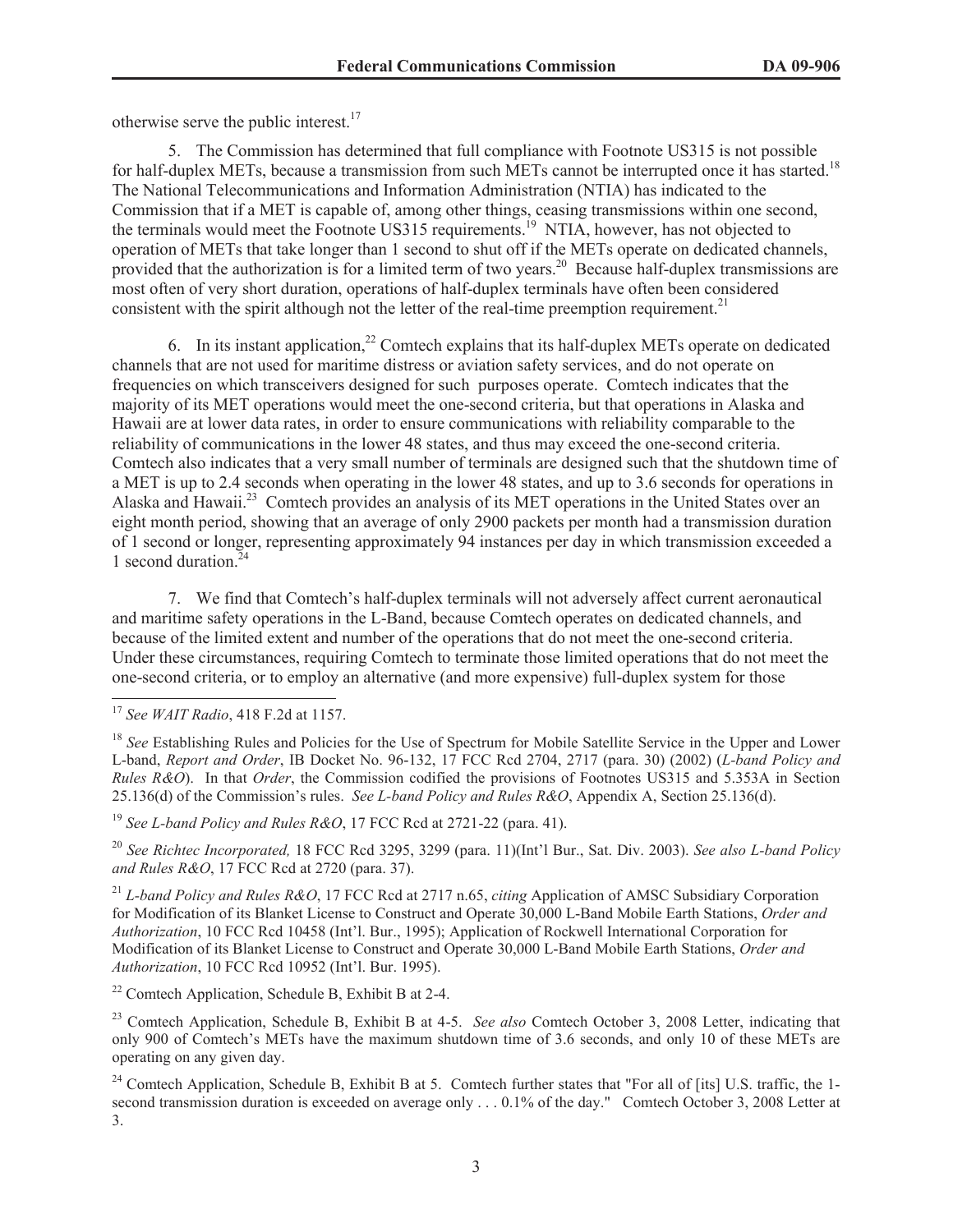operations, or to employ a full-duplex system for all of the systems because of the limited noncompliance of a few stations on a few occasions, would impose an undue economic burden in light of the absence of harm in this case. We also note that the NTIA has raised no objection on behalf of the potentially affected federal agencies.. Accordingly, we will waive the requirements of Footnotes US308, US315 and Section 25.136(d) for a term that will end on January 18, 2011.<sup>25</sup> If Comtech requires an authorization to operate beyond the period granted it must file a new modification application to extend the date rather than file a renewal of the license. In such an application, Comtech must again seek waiver of Footnotes US308 and US315 to the Table of Allocations and Section 25.136(d) of the Commission's rules,  $^{26}$  and must submit an analysis of its MET operations in the United States showing the number of packets each month having a transmission duration of 1 second or longer since the release of this authorization.

#### **IV. ORDERING CLAUSES**

8. Accordingly, IT IS ORDERED that, the application of Comtech Mobile Datacom Corporation to modify its Earth Station authorization, E990143, as amended and supplemented, is GRANTED and Comtech Mobile Datacom Corporation IS AUTHORIZED to include new types of METs within its authorized 25,000 METs on a non-common carrier basis in the 1631.5-1645.5 MHz, 1646.5-1660.5 MHz, 1530-1544 MHz, and 1545-1559 MHz frequency bands using the MSAT-1 satellite at 106.5º W.L. and the MSAT-2 satellite at 100.95º W.L. to provide mobile satellite service in the United States, in accordance with the technical specifications set forth in its application and its Radio Station Authorization, and consistent with the Commission's rules, subject to the conditions set forth below:

a. Comtech Mobile Datacom Corporation must comply with the out-of-band emission limits for mobile earth terminals set forth in 47 C.F.R. § 25.216.

b. Comtech Mobile Datacom Corporation's authorization as modified is limited to a term ending January 18, 2011, or until either the MSAT-1 or MSAT-2 satellite ceases operation. If Comtech wishes to continue to operate beyond January 18, 2011 it must file a new modification application, and in that application must justify its need to continue to operate under a waiver of Footnotes US308 and US315 to the Table of Frequency Allocations, Section 2.106 and Section 25.136(d) of the Commission's rules, 47 C.F.R. §§ 2.106, Footnotes US308, US315, 25.136(d), and must submit an analysis of its MET operations in the United States showing the number of packets each month having a transmission duration of 1 second or longer since the release of this authorization.

9. IT IS FURTHER ORDERED that, Comtech Mobile Datacom Corporation is GRANTED a waiver of the priority access and real-time preemption requirements of Footnotes US308 and US315 to Section 2.106, and Section 25.136(d) of the Commission's rules, 47 C.F.R. §§ 2.106, Footnotes US308, US315, 25.136(d), for the term of the license.

10. IT IS FURTHER ORDERED that, Comtech Mobile Datacom Corporation's MET operations shall be limited to spectrum in each direction of the 1631.5-1645.5 MHz, 1646.5-1660.5 MHz, 1530-1544 MHz, and 1545-1559 MHz frequency bands coordinated for the satellite(s) being accessed in the most recent annual L-band operator-to-operator agreement.

11. IT IS FURTHER ORDERED that, in the absence of a continuing annual L-band operator-tooperator coordination agreement, operations of METs in the 1525-1559 and 1626.5-1660.5 MHz bands will be on a non-interference basis until a future operator-to-operator agreement is concluded.

<sup>25</sup> *See L-band Policy and Rules R&O*, 17 FCC Rcd at 2720 (para. 37). This date also corresponds to the expiration date for Comtech's current authorization.

<sup>26</sup> 47 C.F.R. § 2.106, Footnotes US308, US315; 47 C.F.R. § 25.136(d).